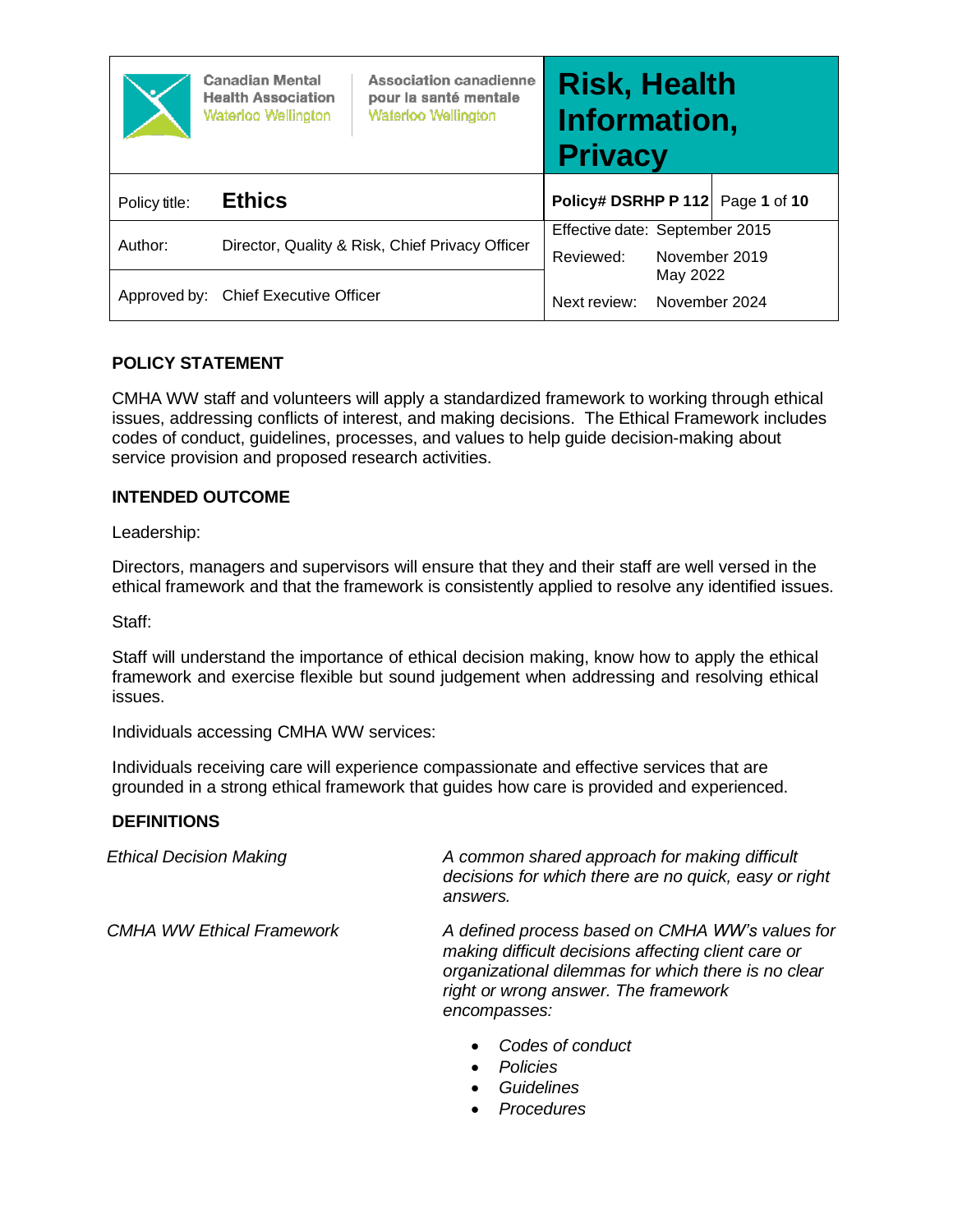|               | <b>Canadian Mental</b><br><b>Health Association</b><br><b>Waterloo Wellington</b> | <b>Association canadienne</b><br>pour la santé mentale<br><b>Waterloo Wellington</b> | <b>Risk, Health</b><br>Information,<br><b>Privacy</b> |                           |              |
|---------------|-----------------------------------------------------------------------------------|--------------------------------------------------------------------------------------|-------------------------------------------------------|---------------------------|--------------|
| Policy title: | <b>Ethics</b>                                                                     |                                                                                      | Policy# DSRHP P 112                                   |                           | Page 2 of 10 |
| Author:       | Director, Quality & Risk, Chief Privacy Officer                                   |                                                                                      | Effective date: September 2015<br>Reviewed:           | November 2019             |              |
|               | Approved by: Chief Executive Officer                                              |                                                                                      | Next review:                                          | May 2022<br>November 2024 |              |

*Other tools that help guide decision making*

| <b>CMHA Ethical Dilemma Worksheet</b>  | A tool for making ethical decisions that that takes<br>into account the facts, emotions, ethical principles,<br>various alternatives and their consequences of a<br>particular circumstance or situation.                                                                                                                                 |
|----------------------------------------|-------------------------------------------------------------------------------------------------------------------------------------------------------------------------------------------------------------------------------------------------------------------------------------------------------------------------------------------|
| <b>CMHA Ethics Committee Worksheet</b> | A collection and summary of ethical reviews<br>conducted across the organization that is used to<br>identify trends and issues requiring changes to<br>policies, procedures and practice                                                                                                                                                  |
| <b>CMHA Ethics Committee</b>           | This committee will steward and champion the<br>ethical framework to ensure that it is consistently<br>applied across the organization. The committee will<br>identify ethical trends and issues arising from the<br>ethical reviews completed by staff and will<br>recommend changes to policies, procedures and<br>practices as needed. |
| <b>BOD</b>                             | <b>Board of Directors</b>                                                                                                                                                                                                                                                                                                                 |
| <b>PQRE</b>                            | Performance, Quality, Risk & Ethics                                                                                                                                                                                                                                                                                                       |

# **ASSOCIATED DOCUMENTS**

- HR P 010 Code of Conduct
- RHP F 022 Incident Report Form
- Ethics Committee Terms of Reference [\(Appendix](#page-5-0) A)
- Ethical Dilemma Worksheet [\(Appendix](#page-8-0) B)
- Ethics Committee Worksheet [\(Appendix](#page-9-0) C)
- [Ethical Framework](https://cmhaww.sharepoint.com/:b:/r/sites/QualityRisk/Ethics/191101%20CMHA%20WW%20Ethics%20Framework.pdf?csf=1&web=1&e=5H3B5x)
- [Research/Program](https://cmhaww.sharepoint.com/:w:/r/sites/CMHAForms/Shared%20Documents/RHP%20F%2072%20Research%20and%20or%20Program%20Evalutation%20Approval%20Screen%20v20180830.docx?d=w7e3d5fc2b99d47fa838708dbc93cfaaf&csf=1&e=3GSa3m) Evaluation Approval Screen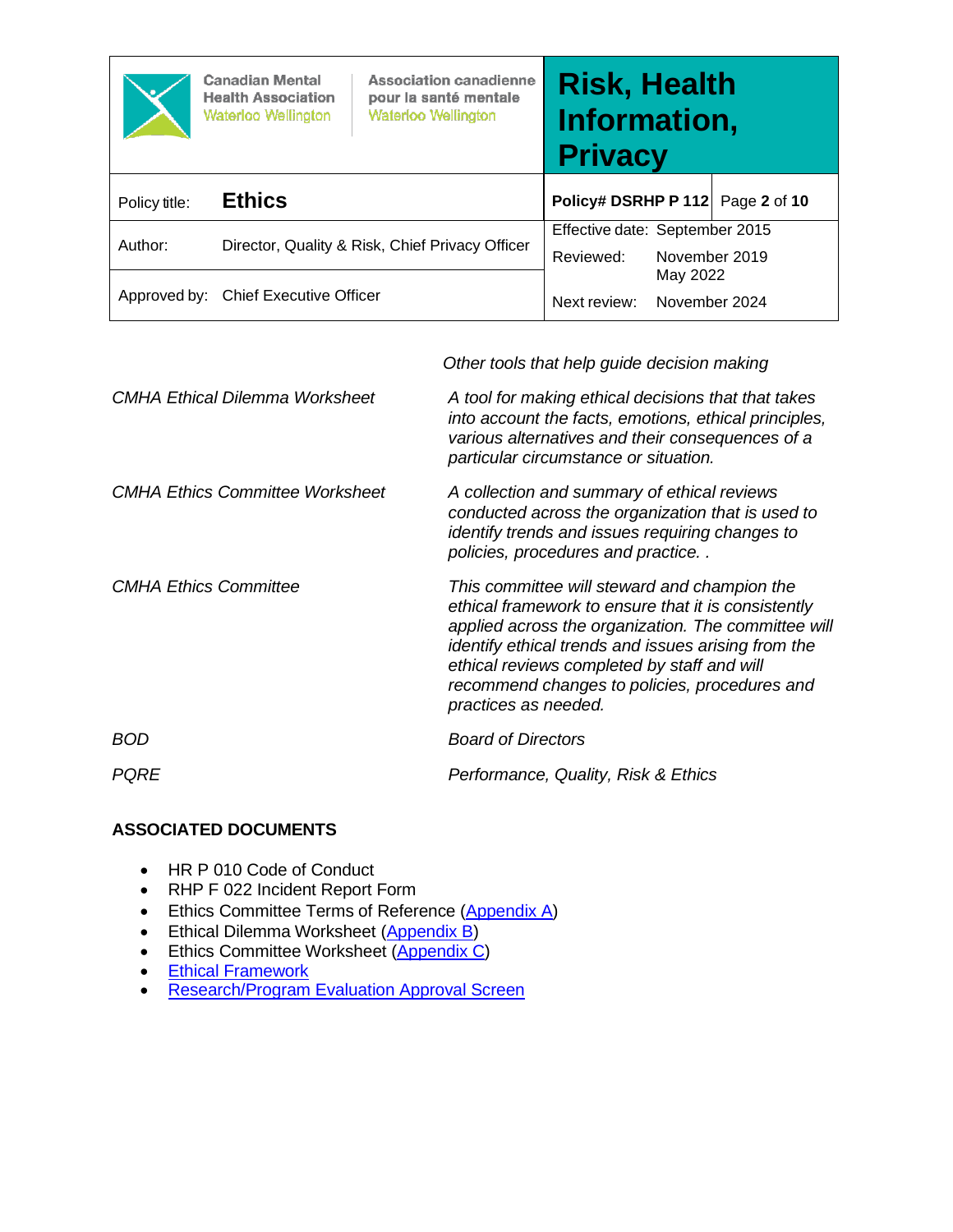|               | <b>Canadian Mental</b><br><b>Health Association</b><br><b>Waterloo Wellington</b> | <b>Association canadienne</b><br>pour la santé mentale<br><b>Waterloo Wellington</b> | <b>Risk, Health</b><br>Information,<br><b>Privacy</b> |                           |              |
|---------------|-----------------------------------------------------------------------------------|--------------------------------------------------------------------------------------|-------------------------------------------------------|---------------------------|--------------|
| Policy title: | <b>Ethics</b>                                                                     |                                                                                      | Policy# DSRHP P 112                                   |                           | Page 3 of 10 |
| Author:       | Director, Quality & Risk, Chief Privacy Officer                                   |                                                                                      | Effective date: September 2015<br>Reviewed:           | November 2019             |              |
|               | Approved by: Chief Executive Officer                                              |                                                                                      | Next review:                                          | May 2022<br>November 2024 |              |

### **PROCEDURE**

- 1. Once an ethical dilemma has been identified, determine the most appropriate forum to resolve the issue which may include:
	- a. Supervision with supervisor or manager (Ethics Champion)
	- b. Community team discussion
	- c. Service team discussion
- 2. Determine which stakeholders should be involved in the discussion. Utilize the "CMHA WW Ethical Dilemma Worksheet to prepare for the discussion.

Once a decision has been reached on how to respond to the dilemma, forward the completed Ethical Dilemma Worksheet to the Risk Manager.

- 3. If the ethical dilemma is not resolved at this stage, the issue may progress through the following stages:
	- i. Review by the CMHA WW Ethics Committee (typically for systemic ethical issues) and/or consultation with ethics consultants, mental health lawyers, professional regulated bodies.

At this time membership on the ethics committee includes:

- a. Staff cross section of both administrative and client service programs; and peer support/self-help;
- b. Management;
- c. BOD representative
- d. +/- an ethicist (to be determined on a case by case consultation basis); and
- e. External stakeholder (case by case) involved as appropriate.
- ii. Review by the Performance, Quality and Ethics Committee (typically for systemic issues). Membership on this committee includes Quality and Risk Managers and Board Members.
- iii. If the ethical issue is not resolved, and the Ethics Committee review is not successful, the Board of Directors, through the PQRE Committee, will decide upon a final direction to bring the issue to resolution.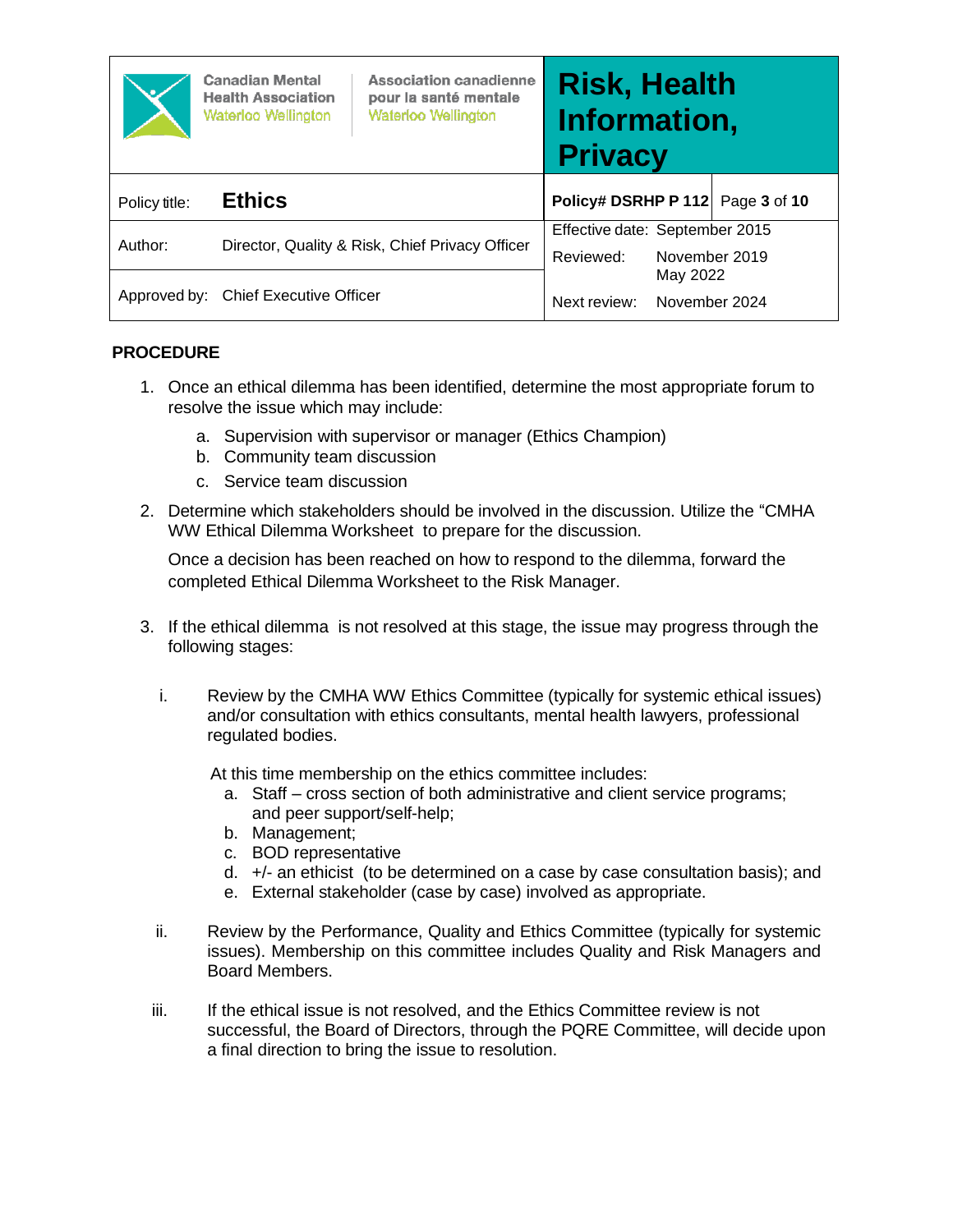|               | <b>Canadian Mental</b><br><b>Health Association</b><br><b>Waterloo Wellington</b> | <b>Association canadienne</b><br>pour la santé mentale<br><b>Waterloo Wellington</b> | <b>Risk, Health</b><br>Information,<br><b>Privacy</b> |                           |                                  |
|---------------|-----------------------------------------------------------------------------------|--------------------------------------------------------------------------------------|-------------------------------------------------------|---------------------------|----------------------------------|
| Policy title: | <b>Ethics</b>                                                                     |                                                                                      |                                                       |                           | Policy# DSRHP P 112 Page 4 of 10 |
| Author:       |                                                                                   | Director, Quality & Risk, Chief Privacy Officer                                      | Effective date: September 2015<br>Reviewed:           | November 2019             |                                  |
|               | Approved by: Chief Executive Officer                                              |                                                                                      | Next review:                                          | May 2022<br>November 2024 |                                  |

### **GUIDELINES**

The ethical framework should be applied when the following factors are present:

- 1. The potential for serious consequences to a person if an adverse event occurs; and the urgency with which the agency must act.
- 2. Competing issues, factors and disparate perspectives that make it difficult for a staff member or team to determine a right course of action.
- 3. Larger system factors (such as contradictory policies between service providers) that compromise the ability to decide upon and implement a course of action that is right for the person and the situation under consideration.
- 4. Issues which cannot be resolved.

#### **Documentation and Feedback**

Documentation and feedback are important tools for ensuring follow through, demonstrating accountability and capturing learnings. For ethical issues involving people in service, the specific plan/actions to be taken should be documented on the client file as with other aspects of the service plan. The client file should contain minimal "need to know" information about the action taken.

The CID, but not the person's name, should be recorded on Appendix B CMHA WW [Ethical](#page-8-0)  [Dilemma](#page-8-0) [Worksheet](#page-8-0) . This ethics review process is integrated with the CMHA WW Incident Reporting procedure. Once the CMHA WW Ethical Dilemma Worksheet is completed by the person who called for the review, it is forwarded to the Risk Manager for trending and inclusion in summary reports.

All Incident Reports (RHP F 022) are treated confidentially and privileged information is sealed within the CMHA WW electronic system(s).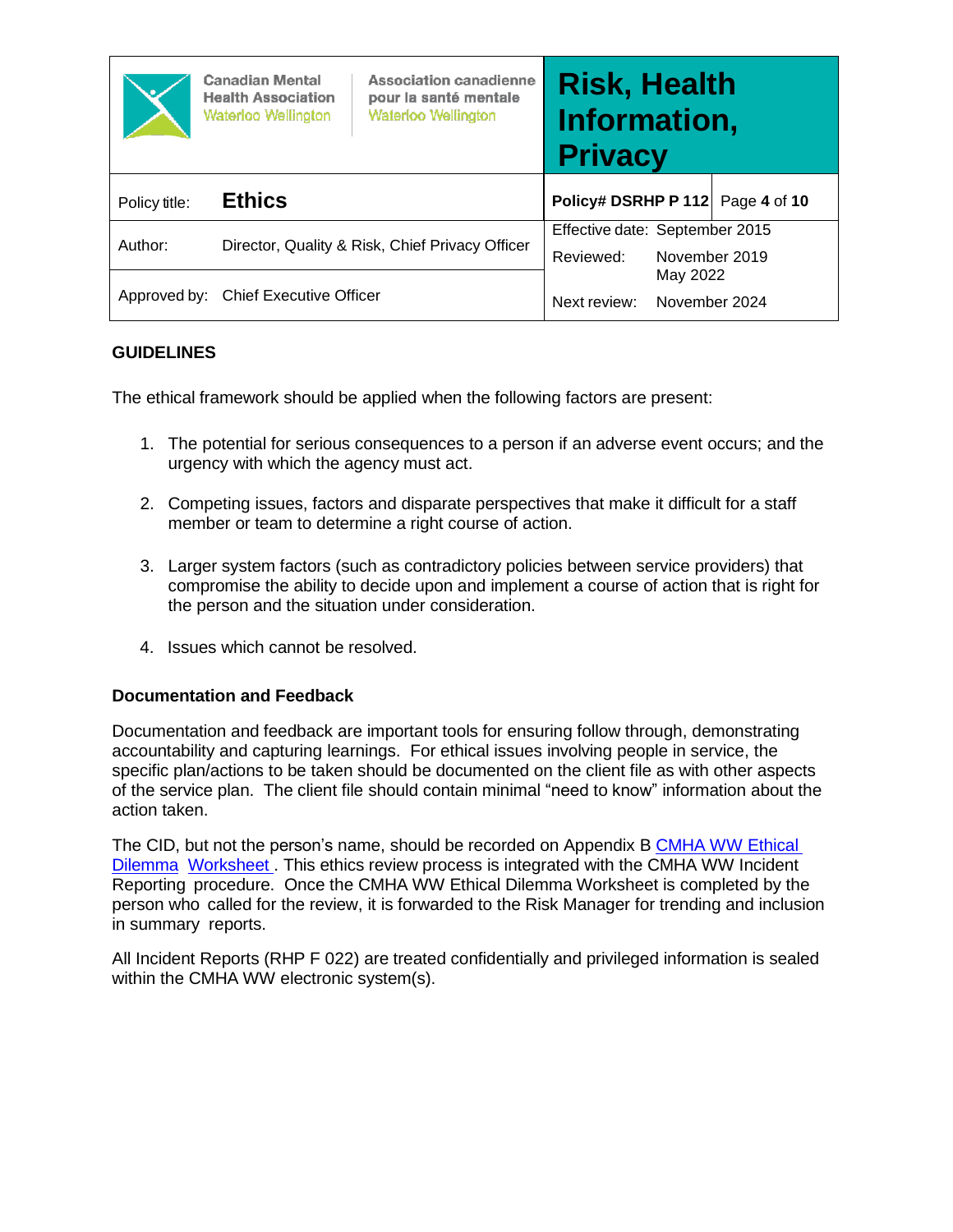|               | <b>Canadian Mental</b><br><b>Health Association</b><br><b>Waterloo Wellington</b> | <b>Association canadienne</b><br>pour la santé mentale<br><b>Waterloo Wellington</b> | <b>Risk, Health</b><br>Information,<br><b>Privacy</b> |                           |              |
|---------------|-----------------------------------------------------------------------------------|--------------------------------------------------------------------------------------|-------------------------------------------------------|---------------------------|--------------|
| Policy title: | <b>Ethics</b>                                                                     |                                                                                      | Policy# DSRHP P 112                                   |                           | Page 5 of 10 |
| Author:       |                                                                                   | Director, Quality & Risk, Chief Privacy Officer                                      | Effective date: September 2015<br>Reviewed:           | November 2019             |              |
|               | Approved by: Chief Executive Officer                                              |                                                                                      | Next review:                                          | May 2022<br>November 2024 |              |

# **Quarterly Summary Reviews**

All incidents, including ethical reviews are summarized quarterly and reported to the Board through the Performance, Quality and Ethics Committee of the Board. The summaries do not include any staff or client identifiers and provide the opportunity for the Board to identify any trends that require a change in policy or practice. Summaries will also be shared with staff via the Orchard and the public on CMHA WW's website. Any information that is posted internally or externally is abstracted from specific ethical reviews and does not include any client or staff identifiers.

### **REFERENCES**

- Accreditation Canada: Principled Decision Making Guidelines: 2014
- Dialectic Strategies: Aaron Barth + Michael Thomson HAI Human Systems Corporation, [www.humansys.com](http://www.humansys.com/)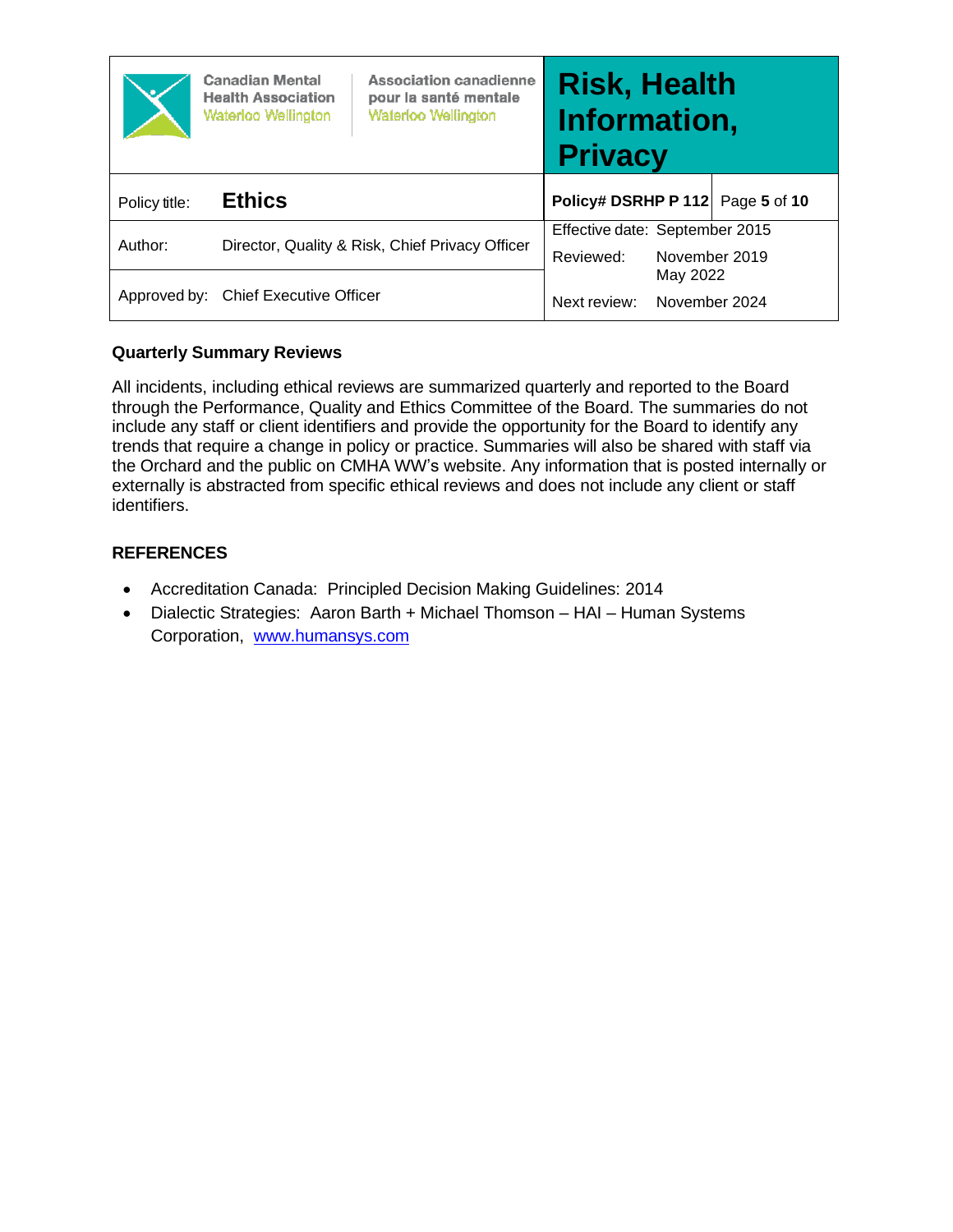|               | <b>Canadian Mental</b><br><b>Health Association</b><br><b>Waterloo Wellington</b> | <b>Association canadienne</b><br>pour la santé mentale<br><b>Waterloo Wellington</b> | <b>Risk, Health</b><br>Information,<br><b>Privacy</b> |                           |  |
|---------------|-----------------------------------------------------------------------------------|--------------------------------------------------------------------------------------|-------------------------------------------------------|---------------------------|--|
| Policy title: | <b>Ethics</b>                                                                     |                                                                                      | Policy# DSRHP P 112 Page 6 of 10                      |                           |  |
| Author:       |                                                                                   | Director, Quality & Risk, Chief Privacy Officer                                      | Effective date: September 2015<br>Reviewed:           | November 2019             |  |
|               | Approved by: Chief Executive Officer                                              |                                                                                      | Next review:                                          | May 2022<br>November 2024 |  |

# **APPENDIX A**

# <span id="page-5-0"></span>**Purpose: CMHA WW Ethics Committee Terms of Reference**

The purpose of the CMHA WW Ethics Committee is to:

- Promote and foster a comprehensive ethical (principled decision-making) approach to the resolution of ethical issues at the governance, leadership and operational levels.
- Oversee and facilitate education and training in the application of the ethics framework.
- Serve as the steward for the ethical framework and for building organizational capacity through the development and promotion of policies and practices that support a robust culture of ethical decision making.

# **Objectives:**

- Provide a forum for identifying, discussing and recommending solutions to common ethical issues arising across CMHA WW;
- Raise awareness of ethical dilemmas and enhance the capacity of leadership and staff to recognize and address organizational and direct service ethical issues within CMHA WW;
- Provide advice and guidance to the CMHA WW Board, leadership and staff on ethical issues that require changes to policies, standards and practices to provide safe quality care;
- Oversee and coordinate education on ethical decision making; and
- Screen and approve any program evaluation or research studies sponsored by CMHA WW using the Program Evaluation/Research Checklist.

# CMHA WW Ethics Committee **will not:**

- Provide legal advice;
- Mange the risk or provide service direction for individual ethical dilemmas or situations.
- Review any issues that are not primarily of an ethical nature.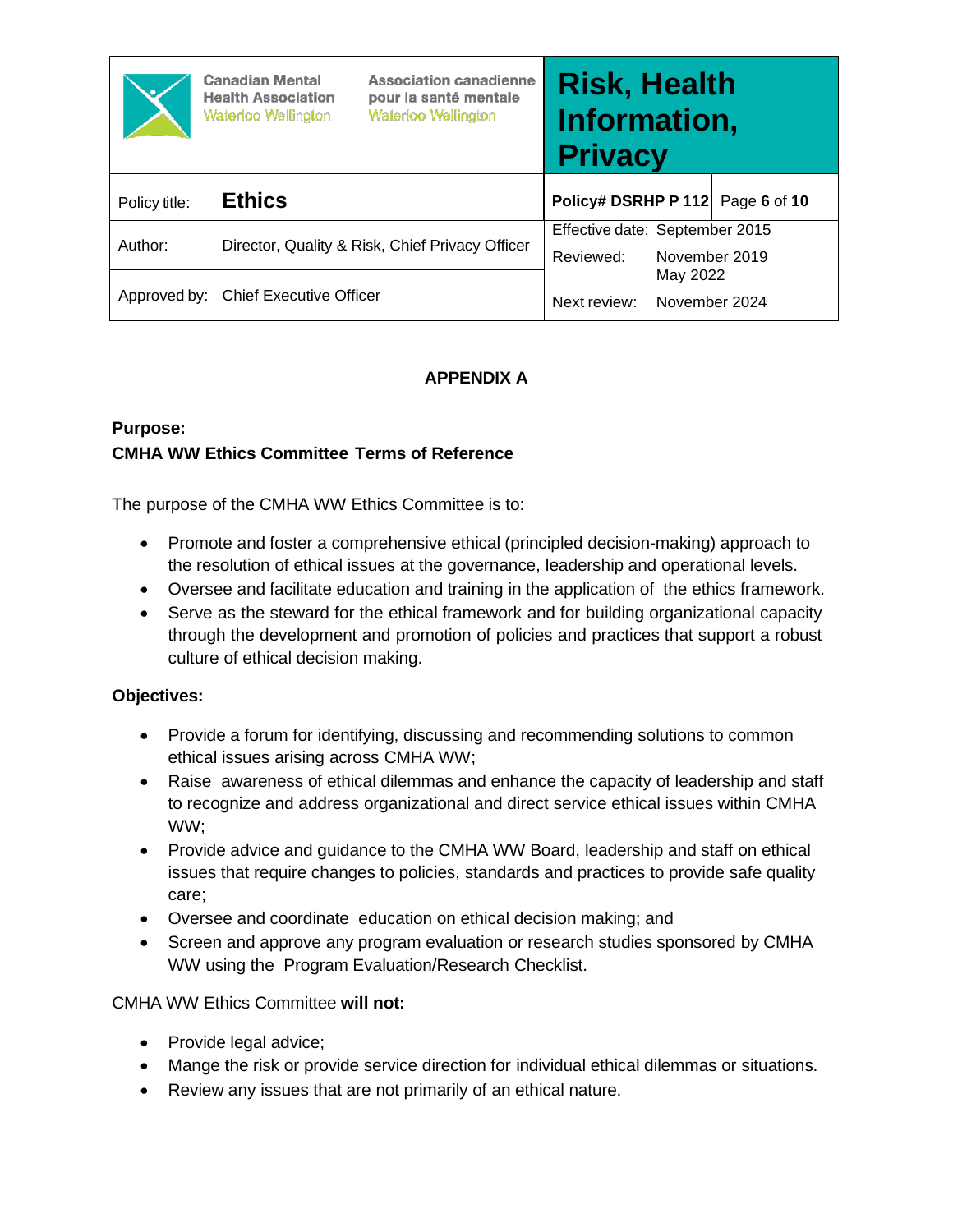|               | <b>Canadian Mental</b><br><b>Health Association</b><br><b>Waterloo Wellington</b> | <b>Association canadienne</b><br>pour la santé mentale<br><b>Waterloo Wellington</b> | <b>Risk, Health</b><br>Information,<br><b>Privacy</b> |                           |              |
|---------------|-----------------------------------------------------------------------------------|--------------------------------------------------------------------------------------|-------------------------------------------------------|---------------------------|--------------|
| Policy title: | <b>Ethics</b>                                                                     |                                                                                      | Policy# DSRHP P 112                                   |                           | Page 7 of 10 |
| Author:       |                                                                                   | Director, Quality & Risk, Chief Privacy Officer                                      | Effective date: September 2015<br>Reviewed:           | November 2019             |              |
|               | Approved by: Chief Executive Officer                                              |                                                                                      | Next review:                                          | May 2022<br>November 2024 |              |

# **Ethics Committee Membership and Principles:**

- Membership is limited to 12-15 individuals;
- Chair will be recruited and appointed by the Executive Director with preference given to a non-CMHA WW employee or the BOD to reduce any conflict of interest. *In the interim, CMHA WW Risk Manager in conjunction with CMHA WW Quality Manager will begin the process of developing this committee with a plan to obtain an arms-length Chair as approved by Executive Director.*
- Role of Chair is to:
	- ✓ Summarize and document on the CMHA WW Ethical Committee Worksheet the systemic ethical reviews ;
	- $\checkmark$  Ensure the discussion's primary focus is on ethical considerations;
	- $\checkmark$  Frame conclusions in a way that is helpful to CMHA WW.
- Membership should be broadly representative of CMHA WW's operational and direct service programs including management; physician; quality and risk management; CMHA WW services representation; Human Resources; administration; system coordination; peer support; and access to ethics consultants.
- Members should be 'recruited' on the basis of reputation, performance, skill and knowledge;
- Lay representation is necessary, and this can be achieved through Self-Help and peer representatives;
- Members should be clear that they are chosen for their aptitude for ethical decision making and not as representatives of any given body, group, profession or special interest;
- Members should have an interest in the subject of ethics; an ability to work in a group; and commitment to the group.

# **Meeting Frequency**

• Monthly meetings and at the call of the Chair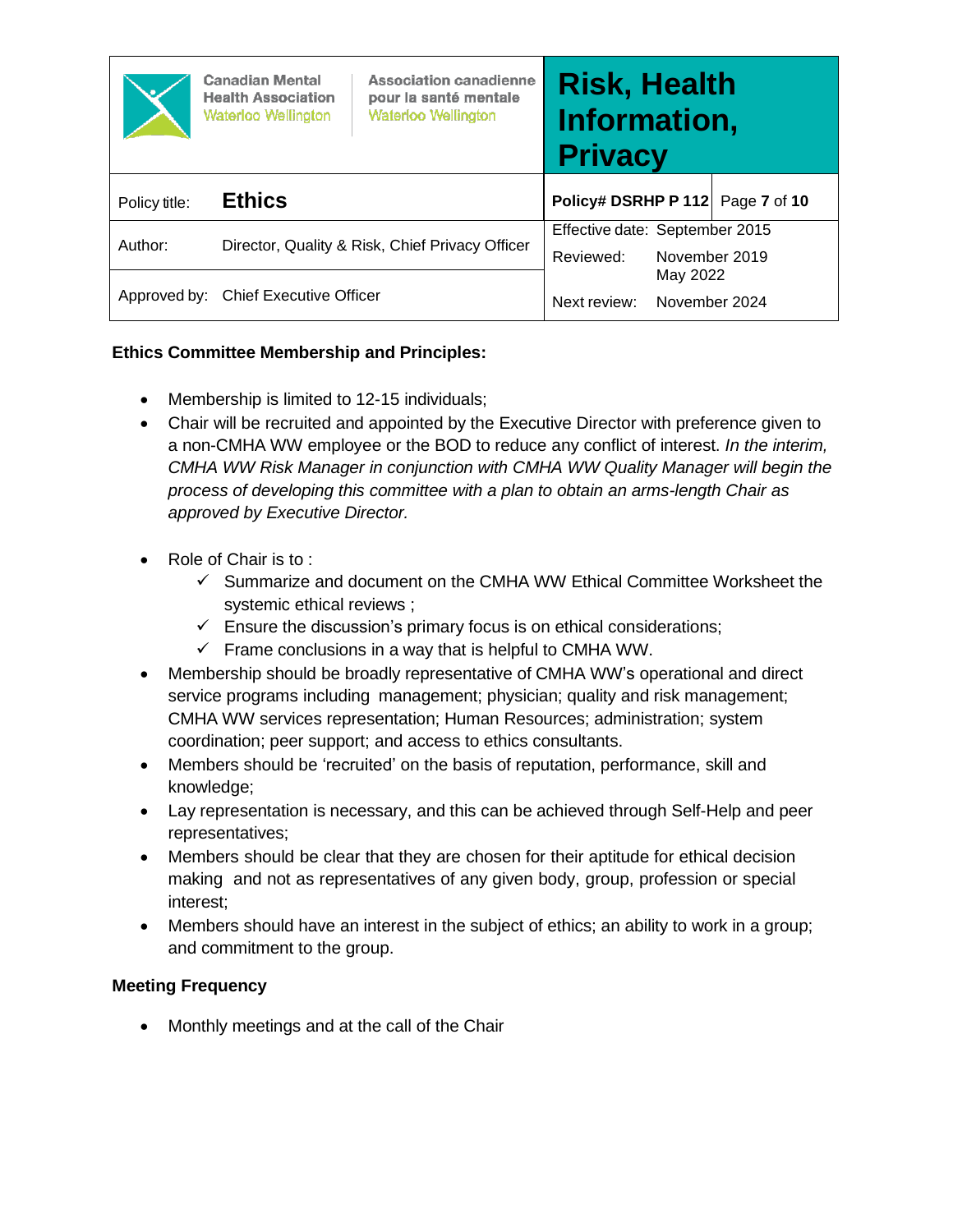|               | <b>Canadian Mental</b><br><b>Health Association</b><br><b>Waterloo Wellington</b> | <b>Association canadienne</b><br>pour la santé mentale<br><b>Waterloo Wellington</b> | <b>Risk, Health</b><br>Information,<br><b>Privacy</b> |                           |               |
|---------------|-----------------------------------------------------------------------------------|--------------------------------------------------------------------------------------|-------------------------------------------------------|---------------------------|---------------|
| Policy title: | <b>Ethics</b>                                                                     |                                                                                      | Policy# DSRHP P 112                                   |                           | Page 8 of 10  |
| Author:       |                                                                                   | Director, Quality & Risk, Chief Privacy Officer                                      | Effective date: September 2015<br>Reviewed:           |                           | November 2019 |
|               | Approved by: Chief Executive Officer                                              |                                                                                      | Next review:                                          | May 2022<br>November 2024 |               |

### **Meeting Documentation**

- Minutes of meetings will identify key decisions, actions and milestones and will be forwarded to Committee members and posted on the CMHA WW Orchard for staff viewing.
- Updates are also shared via the quarterly Incident Report Summary process as appropriate.

# **Accountability and Reporting of Proceedings**

- The CMHA WW Ethics Committee is a subcommittee of PQRE.
- The Ethical Committee Worksheet only includes abstracted information and will not include any client or staff identifiers.
- The worksheet may be accessed by employees as an educational tool on the Orchard.
- The exact details of any discussion by the committee will remain privy to the participants. The committee will divulge information to management only where there is a clear breach of the law.
- An audit tool is being developed to determine the effectiveness and usefulness of the Ethics Committee.

*Revised from Trellis Ethics Committee TORS 2009*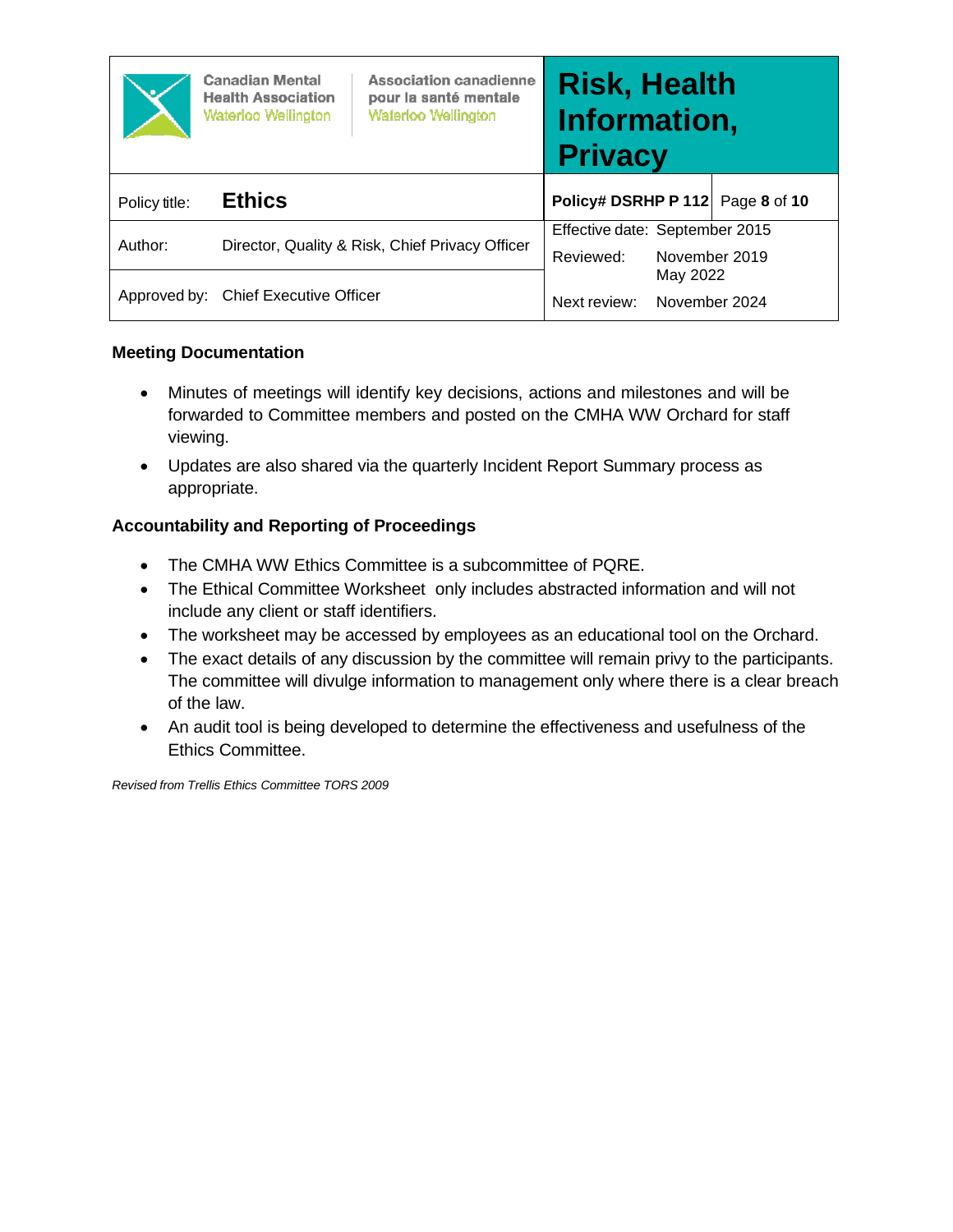|               | <b>Canadian Mental</b><br><b>Health Association</b><br><b>Waterloo Wellington</b> | <b>Association canadienne</b><br>pour la santé mentale<br><b>Waterloo Wellington</b> | <b>Risk, Health</b><br><b>Information, Privacy</b> |  |
|---------------|-----------------------------------------------------------------------------------|--------------------------------------------------------------------------------------|----------------------------------------------------|--|
| Policy title: | <b>Ethics</b>                                                                     |                                                                                      | Policy# DSRHP P 112 Page 9 of 10                   |  |
| Author:       | Manager Risk, HIM, Privacy                                                        |                                                                                      | Effective date: September 2015<br>Reviewed:        |  |
|               | Approved by: Executive Director                                                   |                                                                                      | Next review:<br>December 2019                      |  |

# **APPENDIX B**

Date:

Unit/Dept:

### **CMHA WW Ethical Dilemma Worksheet**

<span id="page-8-0"></span>Reflecting on a specific ethical dilemma you are currently facing or have faced, please complete the following *worksheet. Refer to CMHA WW's Ethical Framework to help guide your responses.*

#### **Dilemma Description**

Provide a brief summary of who is involved and why there is a dilemma.

#### **What's the Situation?**

Describe the conditions of the ethical dilemma.

| <b>Influencing Factors</b> |                   |
|----------------------------|-------------------|
| What am I seeing?          | Who am I?         |
|                            |                   |
| Where do I live?           | Who else matters? |
|                            |                   |

| <b>Course of Ethical Action</b> |  |
|---------------------------------|--|
| What did you decide to do?      |  |

#### **What Happened?**

Describe the outcome.